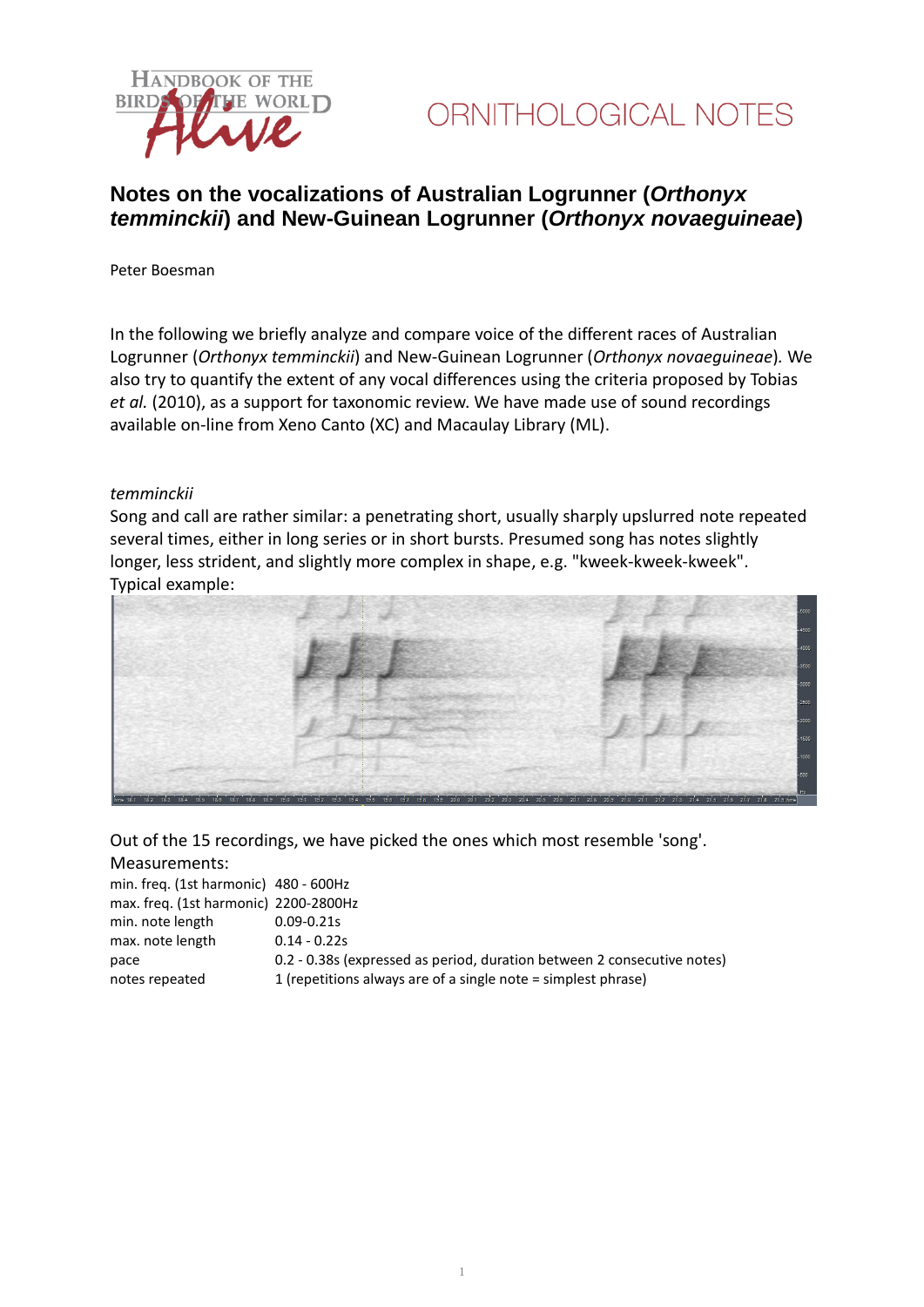

# ORNITHOLOGICAL NOTES

### *victorianus/dorsalis*

Song very different from Australian Logrunner: a repeated phrase of several pure melodious whistles. In its simplest form, a descending series of whistles, but also phrases consisting of more complex alternations in pitch.

simple example:



more complex examples:





### (n=16)

min. freq. (1st harmonic) 1670 - 3100Hz max. freq. (1st harmonic) 3700 - 4240Hz min. note length 0.06 - 0.12s max. note length 0.21-0.60s pace 0.3 - 0.4s (average)<br>notes repeated 6 - 9 (# notes in sim  $6 - 9$  (# notes in simplest phrase)